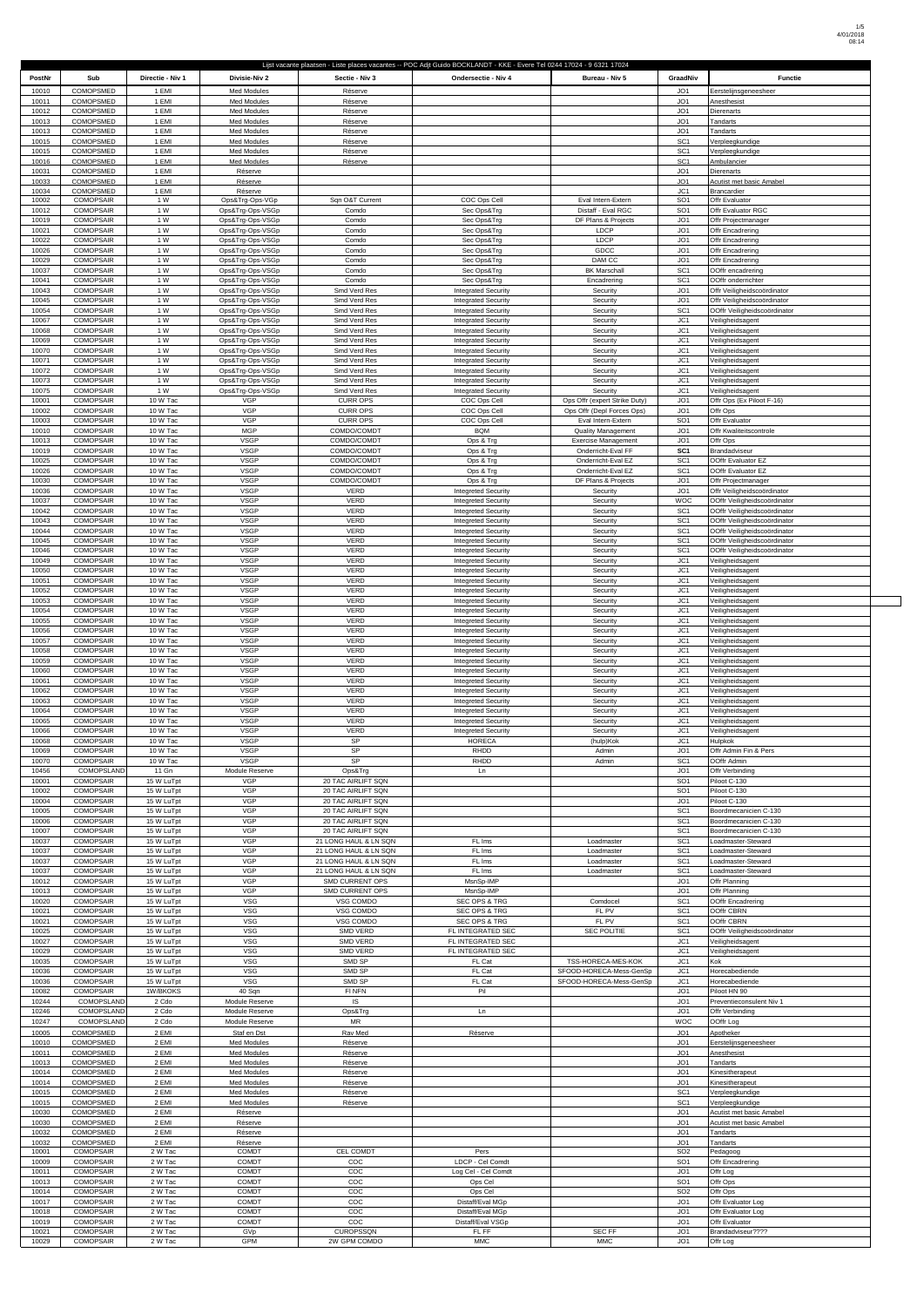| 10030          | <b>COMOPSAIR</b>                     | 2 W Tac                      | GPM                                      | 2W GPM COMDO                                         | <b>MMC</b>                                 | <b>MMC</b>                      | SC <sub>1</sub>                    | OOffr Log                              |
|----------------|--------------------------------------|------------------------------|------------------------------------------|------------------------------------------------------|--------------------------------------------|---------------------------------|------------------------------------|----------------------------------------|
| 10033          | <b>COMOPSAIR</b>                     | 2 W Tac                      | <b>GPM</b>                               | Esc M Avn                                            | FI Insp                                    |                                 | JO <sub>1</sub>                    | Offr Log                               |
| 10046          | <b>COMOPSAIR</b>                     | 2 W Tac                      | GDS                                      | 2W GDS ESC DEF                                       | COMDO/COMDT                                | Ln DSO RF                       | JO1                                | Offr Encadrering                       |
| 10055          | <b>COMOPSAIR</b>                     | 2 W Tac                      | GDS                                      | 2W GDS ESC DEF                                       | FL DEPLOIEMENT                             | Def Act                         | SC <sub>1</sub>                    | OOffr Veiligheidscoördinator           |
| 10056          | <b>COMOPSAIR</b>                     | 2 W Tac                      | GDS                                      | 2W GDS ESC DEF                                       | FL DEPLOIEMENT                             | Def Act                         | JC1                                | Veiligheidsagent                       |
| 10059          | <b>COMOPSAIR</b>                     | 2 W Tac                      | GDS                                      | 2W GDS ESC DEF                                       | FL DEPLOIEMENT                             | Def Act                         | SC <sub>1</sub>                    | OOffr Veiligheidscoördinator           |
| 10061          | <b>COMOPSAIR</b>                     | 2 W Tac                      | GDS                                      | 2W GDS ESC DEF                                       | FL DEPLOIEMENT                             | Def Act                         | SC <sub>1</sub>                    | OOffr Veiligheidscoördinator           |
| 10062          | <b>COMOPSAIR</b>                     | 2 W Tac                      | GDS                                      | 2W GDS ESC DEF                                       | FL DEPLOIEMENT                             | Def Act                         | JC1                                | Veiligheidsagent                       |
| 10066          | <b>COMOPSAIR</b>                     | 2 W Tac                      | GDS                                      | 2W GDS ESC DEF                                       | FL DEPLOIEMENT                             | <b>CBRN</b>                     | JO <sub>1</sub>                    | Offr CBRN                              |
| 10068          | <b>COMOPSAIR</b>                     | 2 W Tac                      | GDS                                      | 2W GDS ESC DEF                                       | FL DEPLOIEMENT                             | <b>CBRN</b>                     | JO <sub>1</sub>                    | Offr CBRN                              |
| 10069          | <b>COMOPSAIR</b>                     | 2 W Tac                      | GDS                                      | 2W GDS ESC DEF                                       | FL DEPLOIEMENT                             | <b>CBRN</b>                     | SC <sub>1</sub>                    | OOffr CBRN                             |
| 10070          | <b>COMOPSAIR</b>                     | 2 W Tac                      | GDS                                      | 2W GDS ESC DEF                                       | FL DEPLOIEMENT                             | <b>CBRN</b>                     | SC <sub>1</sub>                    | OOffr CBRN                             |
| 10071          | <b>COMOPSAIR</b>                     | 2 W Tac                      | GDS                                      | 2W GDS ESC SP                                        | COMDO/COMDT                                | COMMANDOCEL                     | JO <sub>1</sub>                    | Offr Admin                             |
| 10074          | <b>COMOPSAIR</b>                     | 2 W Tac                      | GDS                                      | 2W GDS ESC SP                                        | FL SP GEN                                  | <b>MESS &amp; BAR ALL RANKS</b> | SC <sub>1</sub>                    | Kok                                    |
| 10075          | <b>COMOPSAIR</b>                     | 2 W Tac                      | GDS                                      | 2W GDS ESC SP                                        | FL SP GEN                                  | <b>MESS &amp; BAR ALL RANKS</b> | JC1                                | Admin-bediende                         |
| 10076<br>10005 | <b>COMOPSAIR</b><br><b>COMOPSAIR</b> | 2 W Tac<br>2 W Tac           | COMDO<br><b>COMDT</b>                    | SRT<br><b>CEL COMDT</b>                              | Legal Advice                               |                                 | JC1<br>SO <sub>1</sub>             | Admin-bediende<br>Jurist LEGAD         |
| 10032          | <b>COMOPSAIR</b>                     | 2 W Tac                      | <b>GPM</b>                               | 2W GPM COMDO                                         | <b>MMC</b>                                 | <b>MMC</b>                      | JC1                                | Chauffeur Lt Vtg                       |
|                |                                      |                              |                                          |                                                      |                                            |                                 | JO <sub>1</sub>                    |                                        |
| 10011<br>10014 | COMOPSMED<br>COMOPSMED               | 3 EMI<br>3 EMI               | <b>Med Modules</b><br><b>Med Modules</b> | Réserve<br>Réserve                                   |                                            |                                 | JO <sub>1</sub>                    | Anesthesist<br>Kinesitherapeut         |
| 10014          | COMOPSMED                            | 3 EMI                        | <b>Med Modules</b>                       |                                                      |                                            |                                 | JO <sub>1</sub>                    | <b>Kinesitherapeut</b>                 |
| 10016          | COMOPSMED                            | 3 EMI                        | <b>Med Modules</b>                       | Réserve<br>Réserve                                   |                                            |                                 | SC <sub>1</sub>                    | Ambulancier                            |
| 10030          | COMOPSMED                            | 3 EMI                        | Réserve                                  |                                                      |                                            |                                 | JO <sub>1</sub>                    | Dierenarts                             |
| 10030          | COMOPSMED                            | 3 EMI                        | Réserve                                  |                                                      |                                            |                                 | JO <sub>1</sub>                    | <b>Dierenarts</b>                      |
| 10033          | <b>COMOPSMED</b>                     | 3 EMI                        | Réserve                                  |                                                      |                                            |                                 | JO <sub>1</sub>                    | Preventieconsulent Niv 1               |
| 10264          | COMOPSLAND                           | 3 Para                       | Module Reserve                           | IS                                                   |                                            |                                 | JO <sub>1</sub>                    | Preventieconsulent Niv 1               |
| 10266          | COMOPSLAND                           | 3 Para                       | Module Reserve                           | Ops&Trg                                              | Ln                                         |                                 | SO <sub>2</sub>                    | Offr Verbinding                        |
| 10015          | <b>COMOPSMED</b>                     | 4 EMI                        | <b>Med Modules</b>                       | Réserve                                              |                                            |                                 | SC <sub>1</sub>                    | Verpleegkundige                        |
| 10016          | <b>COMOPSMED</b>                     | 4 EMI                        | <b>Med Modules</b>                       | Réserve                                              |                                            |                                 | SC <sub>1</sub>                    | Ambulancier                            |
| 10030          | <b>COMOPSMED</b>                     | 4 EMI                        | Réserve                                  |                                                      |                                            |                                 | JO <sub>1</sub>                    | Acutist met basic Amabel               |
| 10033          | <b>COMOPSMED</b>                     | 4 EMI                        | Réserve                                  |                                                      |                                            |                                 | SC <sub>1</sub>                    | Ambulancier                            |
| 10033          | <b>COMOPSMED</b>                     | 4 EMI                        | Réserve                                  |                                                      |                                            |                                 | SC <sub>1</sub>                    | Ambulancier                            |
| 10467          | COMOPSLAND                           | 4 Gn                         | Module Reserve                           | MR                                                   |                                            |                                 | JC1                                | Electricien                            |
| 10468          | COMOPSLAND                           | 4 Gn                         | Module Reserve                           | $\sf MR$                                             |                                            |                                 | JC1                                | Metser                                 |
| 10469          | COMOPSLAND                           | 4 Gn                         | Module Reserve                           | <b>MR</b>                                            |                                            |                                 | JC1                                | Loodgieter                             |
| 10470          | COMOPSLAND                           | 4 Gn                         | Module Reserve                           | <b>MR</b>                                            |                                            |                                 | JC1                                | Schrijnwerker                          |
| 10010          | COMOPSMED                            | 5 EMI                        | <b>Med Modules</b>                       | Réserve                                              |                                            |                                 | JO <sub>1</sub>                    | Eerstelijnsgeneesheer                  |
| 10010          | COMOPSMED                            | 5 EMI                        | Med Modules                              | Réserve                                              |                                            |                                 | JO <sub>1</sub>                    | Eerstelijnsgeneesheer                  |
| 10010          | COMOPSMED                            | 5 EMI                        | <b>Med Modules</b>                       | Réserve                                              |                                            |                                 | JO <sub>1</sub>                    | Eerstelijnsgeneesheer                  |
| 10012          | COMOPSMED                            | 5 EMI                        | <b>Med Modules</b>                       | Réserve                                              |                                            |                                 | JO <sub>1</sub>                    | Dierenarts                             |
| 10014          | COMOPSMED                            | 5 EMI                        | <b>Med Modules</b>                       | Réserve                                              |                                            |                                 | JO <sub>1</sub>                    | Kinesitherapeut                        |
| 10014          | COMOPSMED                            | 5 EMI                        | <b>Med Modules</b>                       | Réserve                                              |                                            |                                 | JO <sub>1</sub>                    | Kinesitherapeut                        |
| 10015          | COMOPSMED                            | 5 EMI                        | <b>Med Modules</b>                       | Réserve                                              |                                            |                                 | SC <sub>1</sub>                    | Verpleeakundiae                        |
| 10015<br>10015 | COMOPSMED<br>COMOPSMED               | 5 EMI<br>5 EMI               | <b>Med Modules</b><br><b>Med Modules</b> | Réserve<br>Réserve                                   |                                            |                                 | SC <sub>1</sub><br>SC <sub>1</sub> | Verpleegkundige<br>Verpleegkundige     |
| 10015          | COMOPSMED                            | 5 EMI                        | <b>Med Modules</b>                       |                                                      |                                            |                                 | SC <sub>1</sub>                    | Verpleegkundige                        |
| 10016          | COMOPSMED                            | 5 EMI                        | <b>Med Modules</b>                       | Réserve<br>Réserve                                   |                                            |                                 | SC <sub>1</sub>                    | Ambulancier                            |
| 10032          | <b>COMOPSMED</b>                     | 5 EMI                        | Réserve                                  |                                                      |                                            |                                 | JO <sub>1</sub>                    | Offr Sp Tech (Offr Quality Ctl)        |
| 10016          | <b>COMOPSMED</b>                     | 5 FMI                        | Med Modules                              | Réserve                                              |                                            |                                 | SC1                                | Ambulancier                            |
| 10030          | COMOPSMED                            | 5 EMI                        | Réserve                                  |                                                      |                                            |                                 | JO1                                | Acutist met basic Amabel               |
| 10033          | COMOPSMED                            | 5 EMI                        | Réserve                                  |                                                      |                                            |                                 | SC <sub>1</sub>                    | Electromec                             |
| 10034          | <b>COMOPSMED</b>                     | 5 EMI                        | Réserve                                  |                                                      |                                            |                                 | SC <sub>1</sub>                    | <b>Biomedische Tech</b>                |
| 10035          | COMOPSMED                            | 5 EMI                        | Réserve                                  |                                                      |                                            |                                 | JC1                                | <b>Brancardier</b>                     |
| 10014          | ACOS IS                              | ACOS IS                      | SGRS-I                                   | I/RES                                                |                                            |                                 | SO <sub>1</sub>                    | Offr Int                               |
| 10017          | ACOS IS                              | ACOS IS                      | SGRS-I                                   | I/RES                                                |                                            |                                 | SO                                 | Offr Int                               |
| 10031          | ACOS IS                              | ACOS IS                      | SGRS-S                                   | <b>MIS</b>                                           | Agent                                      |                                 | JO1                                | Offr Int                               |
| 10049          | ACOS IS                              | ACOS IS                      | SGRS-EM                                  | SP EM                                                |                                            |                                 | JO <sub>1</sub>                    | Offr Int                               |
| 10050          | ACOS IS                              | ACOS IS                      | <b>ACOS Comdo</b>                        | Sp Comdt                                             |                                            |                                 | SO <sub>2</sub>                    | Offr Coördinatie                       |
| 10050          | ACOS IS                              | ACOS IS                      | ACOS Comdo                               | Sp Comdt                                             |                                            |                                 | SO <sub>2</sub>                    | Offr Coördinatie                       |
| 10053          | ACOS IS                              | ACOS IS                      | SGRS-CI                                  | Cl Operational Officer                               |                                            |                                 | SO <sub>2</sub>                    | Offr Int                               |
| 10054          | ACOS IS                              | ACOS IS                      | SGRS-CI                                  | CI Operational Officer                               |                                            |                                 | SO <sub>1</sub>                    | Offr Int                               |
| 10055          | ACOS IS                              | ACOS IS                      | SGRS-CI                                  | Cl Operational Officer                               |                                            |                                 | SO <sub>1</sub>                    | Offr Int                               |
| 10064          | ACOS IS                              | ACOS IS                      | ACOS Comdo                               | Sp Comdt                                             |                                            |                                 | SO                                 | Offr Coördinatie                       |
| 10067          | ACOS IS                              | ACOS IS                      | SGRS-CI                                  | Cl Operational Officer                               |                                            |                                 | SC <sub>1</sub>                    | OOffr Int                              |
| 10071          | ACOS IS                              | ACOS IS                      | SGRS-I                                   | I/RES                                                | Analyse Image                              |                                 | SC <sub>1</sub>                    | OOffr Int                              |
| 10071<br>10072 | ACOS IS<br>ACOS IS                   | ACOS IS<br>ACOS IS           | SGRS-I                                   | I/RES                                                |                                            |                                 | SC <sub>1</sub><br>SO <sub>2</sub> | OOffr Int<br>Offr Log                  |
| 10078          | ACOS IS                              | ACOS IS                      | ACOS Comdo                               | Sp Comdt<br>ERO                                      |                                            |                                 | SO <sub>1</sub>                    | Offr Int                               |
| 10078          | ACOS IS                              | ACOS IS                      | ACOS Comdo<br>ACOS Comdo                 | ERO                                                  | Rel Office<br>Rel Office                   | <b>RES</b><br><b>RES</b>        | SO <sub>1</sub>                    | Offr Int                               |
| 10078          | ACOS IS                              | ACOS IS                      | ACOS Comdo                               | ERO                                                  | Rel Office                                 | <b>RES</b>                      | SO <sub>1</sub>                    | Offr Int                               |
| 10078          | ACOS IS                              | ACOS IS                      | ACOS Comdo                               | ERO                                                  | Rel Office                                 | <b>RES</b>                      | SO <sub>1</sub>                    | Offr Int                               |
| 10001          | IOG+DG+ACOS                          | ACOS Ops&Trg                 | Planning                                 |                                                      |                                            |                                 | SO <sub>2</sub>                    | Offr Ops                               |
| 10002          | IOG+DG+ACOS                          | ACOS Ops&Trg                 | Planning                                 |                                                      |                                            |                                 | JO <sub>1</sub>                    | Offr Ops                               |
| 10005          | IOG+DG+ACOS                          | ACOS Ops&Trg                 | Planning                                 | Joint SME Sp                                         | <b>NON KINETIC Ops</b>                     | Psy Ops                         | SO <sub>2</sub>                    | Offr Ops                               |
| 10013          | IOG+DG+ACOS                          | ACOS Ops&Trg                 | Planning                                 | National Planning                                    |                                            |                                 | SO <sub>2</sub>                    | Offr Ops                               |
| 10019          | IOG+DG+ACOS                          | ACOS Ops&Trg                 | Planning                                 | National Planning                                    |                                            |                                 | SO <sub>2</sub>                    | Offr Ops                               |
| 10020          | IOG+DG+ACOS                          | ACOS Ops&Trg                 | Planning                                 | National Planning                                    |                                            |                                 | SO <sub>2</sub>                    | Offr Ops                               |
| 10022          | IOG+DG+ACOS                          | ACOS Ops&Trg                 | Planning                                 | National Planning                                    |                                            |                                 | SO <sub>2</sub>                    | Offr Ops                               |
| 10025          | IOG+DG+ACOS                          | ACOS Ops&Trg                 | Planning                                 | National Planning                                    |                                            |                                 | SC <sub>1</sub>                    | OOffr Admin                            |
| 10028          | IOG+DG+ACOS                          | ACOS Ops&Trg                 | Planning                                 | National Planning                                    |                                            |                                 | SO <sub>1</sub>                    | Offr Coördinatie                       |
| 10029          | IOG+DG+ACOS                          | ACOS Ops&Trg                 | Planning                                 | National Planning                                    |                                            |                                 | SO <sub>2</sub>                    | Offr Ops                               |
| 10033          | IOG+DG+ACOS<br>IOG+DG+ACOS           | ACOS Ops&Trg                 | Planning                                 | Crisis Response Planning                             |                                            |                                 | SO <sub>2</sub><br>JO <sub>1</sub> | Offr Ops                               |
| 10034<br>10035 | IOG+DG+ACOS                          | ACOS Ops&Trg<br>ACOS Ops&Trg | Planning<br>Planning                     | Crisis Response Planning<br>Crisis Response Planning |                                            |                                 | <b>WOC</b>                         | Offr Ops<br>OOffr Ops                  |
| 10037          | IOG+DG+ACOS                          | ACOS Ops&Trg                 | Ops                                      | Joint Ops Center                                     | Centre de crise                            |                                 | SC <sub>1</sub>                    | OOffr Admin                            |
| 10042          | IOG+DG+ACOS                          | ACOS Ops&Trg                 | Sp                                       | J <sub>1</sub>                                       |                                            |                                 | JO <sub>1</sub>                    | Offr Coördinatie                       |
| 10049          | IOG+DG+ACOS                          | ACOS Ops&Trg                 | Sp                                       | <b>MTCC</b>                                          | <b>MTPC</b>                                |                                 | SO <sub>2</sub>                    | Offr Tpt                               |
| 10053          | IOG+DG+ACOS                          | ACOS Ops&Trg                 | Planning                                 | <b>Defence Diplomacy</b>                             |                                            |                                 | SO <sub>1</sub>                    | Offr Ops                               |
| 10054          | IOG+DG+ACOS                          | ACOS Ops&Trg                 | Planning                                 | Crisis Response Planning                             |                                            |                                 | SO <sub>1</sub>                    | Offr Ops                               |
| 10054          | IOG+DG+ACOS                          | <b>ACOS Ops&amp;Trg</b>      | Planning                                 | Crisis Response Planning                             |                                            |                                 | SO <sub>1</sub>                    | Offr Ops                               |
| 10054          | IOG+DG+ACOS                          | ACOS Ops&Trg                 | Planning                                 | Crisis Response Planning                             |                                            |                                 | SO <sub>1</sub>                    | Offr Ops                               |
| 10056          | IOG+DG+ACOS                          | ACOS Ops&Trg                 | Command                                  | Mgt                                                  | <b>DACOS</b>                               | DACOS Sp                        | SO                                 | Offr Ops                               |
| 10060          | IOG+DG+ACOS                          | ACOS Ops&Trg                 | Planning                                 | Nat Plans                                            | CGCCR                                      |                                 | SO                                 | Offr Ops                               |
| 10060          | IOG+DG+ACOS                          | ACOS Ops&Trg                 | Planning                                 | Nat Plans                                            | CGCCR                                      |                                 | SO                                 | Offr Ops                               |
| 10061          | IOG+DG+ACOS                          | ACOS Ops&Trg                 | Planning                                 | Nat Plans                                            | CGCCR                                      |                                 | SO <sub>1</sub>                    | Offr Ops                               |
| 10061          | IOG+DG+ACOS                          | ACOS Ops&Trg                 | Planning                                 | Nat Plans                                            | CGCCR                                      |                                 | SO <sub>1</sub>                    | Offr Ops                               |
| 10061          | IOG+DG+ACOS                          | ACOS Ops&Trg                 | Planning                                 | Nat Plans                                            | CGCCR                                      |                                 | SO <sub>1</sub>                    | Offr Ops                               |
| 10061          | IOG+DG+ACOS                          | ACOS Ops&Trg                 | Planning                                 | Nat Plans                                            | CGCCR                                      |                                 | SO <sub>1</sub>                    | Offr Ops                               |
| 10062          | IOG+DG+ACOS                          | ACOS Ops&Trg                 | Planning                                 | Nat Plans                                            | CGCCR                                      |                                 | SO <sub>2</sub>                    | Offr Ops                               |
| 10062          | IOG+DG+ACOS                          | ACOS Ops&Trg                 | Planning                                 | Nat Plans                                            | CGCCR                                      |                                 | SO <sub>2</sub>                    | Offr Ops                               |
| 10062<br>10062 | IOG+DG+ACOS<br>IOG+DG+ACOS           | ACOS Ops&Trg<br>ACOS Ops&Trg | Planning<br>Planning                     | Nat Plans<br>Nat Plans                               | CGCCR<br>CGCCR                             |                                 | SO <sub>2</sub><br>SO <sub>2</sub> | Offr Ops<br>Offr Ops                   |
| 10063          | IOG+DG+ACOS                          | ACOS Ops&Trg                 | Planning                                 | Nat Plans                                            | CGCCR                                      |                                 | JO <sub>1</sub>                    | Offr Ops                               |
| 10064          | IOG+DG+ACOS                          | ACOS Ops&Trg                 | Sp                                       | $\mathsf{J}8$                                        |                                            |                                 | SO <sub>1</sub>                    | Bud &Fin Mgr                           |
| 10003          | IOG+DG+ACOS                          | <b>ACOS STRAT</b>            | Reserve                                  |                                                      | Offr PolMil                                |                                 | JO <sub>1</sub>                    | Offr Pol Mil                           |
| 10007          | IOG+DG+ACOS                          | ACOS STRAT                   | <b>ICM</b>                               | Cap INFORM                                           | Offr influence, Info Ops, Psy Ops en CIMIC |                                 | SO <sub>1</sub>                    | Offr Ops                               |
| 10002          | IOG+DG+ACOS                          | ACOS WB                      | Comdo ACOS WB                            | Duurzame Ontwikkeling                                | Synthese                                   | Reserve                         | SO <sub>2</sub>                    | Milieuconsulent Niv A                  |
| 10004          | IOG+DG+ACOS                          | ACOS WB                      | <b>SIPPT</b>                             | AMT                                                  | Comdt                                      | Reserve                         | SO <sub>1</sub>                    | Jurist                                 |
| 10020          | IOG+DG+ACOS                          | ACOS WB                      | Spec Sp                                  | Med                                                  | Réserve                                    |                                 | JO <sub>1</sub>                    | Eerstelijnsgeneesheer                  |
| 10025          | IOG+DG+ACOS                          | ACOS WB                      | Spec Sp                                  | Med                                                  | Réserve                                    |                                 | SC <sub>1</sub>                    | Verpleegkundige                        |
| 10030          | IOG+DG+ACOS                          | ACOS WB                      | Spec Sp                                  | Den                                                  | Réserve                                    |                                 | JO <sub>1</sub>                    | Tandarts                               |
| 10013          | COMOPSNAV                            | AfdOpsZeb                    | <b>NCAGS</b>                             | <b>NCAGS</b>                                         |                                            |                                 | JO <sub>1</sub>                    | Offr NCAGS                             |
| 10002          | <b>COMOPSAIR</b>                     | ASD                          | AS DIRECTORATE                           | Reservisten                                          | Offr Coördinatie                           |                                 | SO <sub>2</sub>                    | <b>Experience Aviation Safety Tech</b> |
| 10002          | <b>COMOPSAIR</b>                     | <b>ATCC</b>                  | Smd ATC                                  | <b>Flight Ops</b>                                    | Air Traffic Management                     |                                 | JO <sub>1</sub>                    | Controleur Luchtverkeer                |
| 20             | IOG+DG+ACOS                          | <b>BE Part IMS</b>           | Res                                      |                                                      |                                            |                                 | SO                                 | Offr Financial Controller              |
| 10000          | IOG+DG+ACOS                          | <b>BEL PART BACA</b>         | CDR                                      | DCOM OPS                                             | <b>INAT OPS</b>                            |                                 | <b>WOC</b>                         | Ass Relationships Mgr - Inspecteur     |
| 10001          | IOG+DG+ACOS                          | <b>BEL PART BACA</b>         | CDR                                      | DCOM OPS                                             | NAT OPS                                    |                                 | <b>WOC</b>                         | Ass Relationships Mgr - Inspecteur     |
| 10707          | COMOPSLAND                           | Bn Aie                       | <b>Bij DLOC</b>                          | Ln ADA                                               |                                            |                                 | SC <sub>1</sub>                    | OOffr verbinding                       |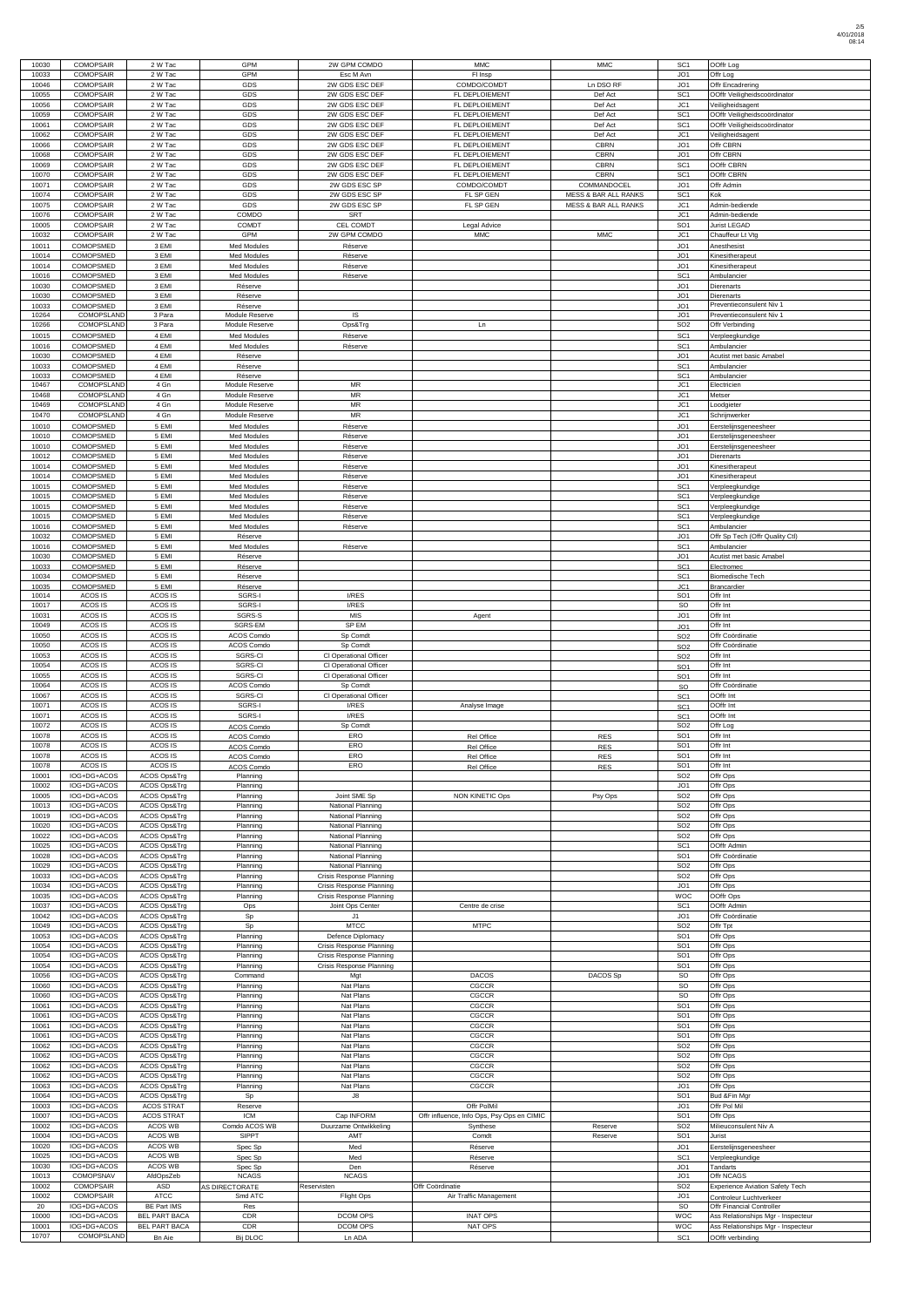| 10701          | COMOPSLAND                           | <b>Bn Aie</b>                              | Bn St/EM Bn                                    | IPR-SCV                                                  |                                               |                          | JO1                                | Offr PR Communicatie                                         |
|----------------|--------------------------------------|--------------------------------------------|------------------------------------------------|----------------------------------------------------------|-----------------------------------------------|--------------------------|------------------------------------|--------------------------------------------------------------|
| 10702          | COMOPSLAND                           | <b>Bn Aie</b>                              | Bn St/EM Bn                                    | Assistenten                                              | <b>CBRN</b>                                   |                          | JO <sub>1</sub>                    | Offr CBRN                                                    |
| 10717<br>10712 | COMOPSLAND<br>COMOPSLAND             | <b>Bn Aie</b><br><b>Bn Aie</b>             | Bij St&Dst<br>Bij St&Dst                       | CSS-BRA-BSD-PI Supply<br>CSS-BRA-BSD-PI Supply           | SFood<br>C <sub>2PI</sub>                     |                          | JC1<br>JC1                         | Hulpkok<br>Chauffeur Lt Vtg                                  |
| 10713          | COMOPSLAND                           | <b>Bn Aie</b>                              | Bij St&Dst                                     | CSS-BRA-BSD-PI Supply                                    | C <sub>2</sub> PI                             |                          | JC1                                | Chauffeur Lt Vtg                                             |
| 10714          | COMOPSLAND                           | <b>Bn</b> Aie                              | Bij St&Dst                                     | CSS-BRA-BSD-PI Supply                                    | C <sub>2</sub> PI                             |                          | JC1                                | Chauffeur Hy Vtg                                             |
| *10700         | COMOPSLAND                           | <b>Bn Aie</b>                              | Bn St/EM Bn                                    | HR-Sec S1                                                |                                               |                          | JO <sub>1</sub>                    | Auditor                                                      |
| 10708<br>10003 | COMOPSLAND<br>COMOPSLAND             | <b>Bn</b> Aie<br><b>Bn ISTAR</b>           | <b>Bij DLOC</b>                                | Ln ADA                                                   |                                               |                          | JO <sub>1</sub><br>JO <sub>1</sub> | Controleur luchtverkeer<br>Tolk                              |
| 10009          | COMOPSLAND                           | <b>Bn ISTAR</b>                            |                                                |                                                          |                                               |                          | JO1                                | Offr Int                                                     |
| 10006          | <b>COMOPSAIR</b>                     | CC Air                                     | Ops&Trg-Trg-Det BAC                            | Det BAC                                                  | <b>CMVV</b>                                   | FI Pes                   | JO <sub>1</sub>                    | <b>Tow Pilot</b>                                             |
| 10009          | <b>COMOPSAIR</b>                     | CC Air                                     | Ops&Trg-Trg-Det BAC                            | Det BAC                                                  | <b>CMVV</b>                                   | FI Pes                   | JO <sub>1</sub>                    | <b>Tow Pilot</b>                                             |
| 10011<br>10015 | <b>COMOPSAIR</b><br><b>COMOPSAIR</b> | CC Air<br>CC Air                           | Ops&Trg-Trg-Det BAC<br>Ops&Trg-Trg-Det BAC     | Det BAC<br>Det BAC                                       | <b>CMVV</b><br><b>CMVV</b>                    | FI Pes<br>FI Pes         | JO <sub>1</sub><br>JO <sub>1</sub> | <b>Tow Pilot</b><br><b>Tow Pilot</b>                         |
| 10018          | <b>COMOPSAIR</b>                     | CC Air                                     | Ops&Trg-Trg-Det BAC                            | Det BAC                                                  | NVP-Ops                                       | Instructor glider        | JO <sub>1</sub>                    | Offr Instructeur Zweefvliegtuigen                            |
| 10019          | <b>COMOPSAIR</b>                     | CC Air                                     | Ops&Trg-Trg-Det BAC                            | Det BAC                                                  | NVP-Ops                                       | Instructor glider        | SC <sub>1</sub>                    | O-Offr Instructeur Zweefvliegtuigen                          |
| 10021<br>10025 | <b>COMOPSAIR</b><br><b>COMOPSAIR</b> | CC Air<br>CC Air                           | Ops&Trg-Trg-Det BAC                            | Det BAC<br>Det BAC                                       | NVP-Ops                                       | Instructor glider        | SC <sub>1</sub><br>JO <sub>1</sub> | O Offr Instructeur Zweefvliegtuigen<br>Offr Encadrering      |
| 10028          | <b>COMOPSAIR</b>                     | CC Air                                     | Ops&Trg-Trg-Det BAC<br>Ops&Trg-Trg-Det BAC     | Det BAC                                                  | Encadrering<br>Encadrering                    |                          | SC <sub>1</sub>                    | OOffr Webmaster                                              |
| 10029          | <b>COMOPSAIR</b>                     | CC Air                                     | Ops&Trg-Trg-Det BAC                            | Det BAC                                                  | Encadrering                                   |                          | SC <sub>1</sub>                    | Kok                                                          |
| 10030          | <b>COMOPSAIR</b>                     | CC Air                                     | Ops&Trg-Trg-Det BAC                            | Det BAC                                                  | Encadrering                                   |                          | SC <sub>1</sub>                    | Kok                                                          |
| 10031<br>10033 | <b>COMOPSAIR</b><br><b>COMOPSAIR</b> | CC Air<br>CC Air                           | Ops&Trg-Trg-Det BAC<br>Ops&Trg-Trg-Det BAC     | Det BAC<br>Det BAC                                       | Encadrering<br>Encadrering                    |                          | JC1<br>JC1                         | Chauffeur Lt Vtg<br>Chauffeur Lt Vtg                         |
| 10049          | <b>COMOPSAIR</b>                     | CC Air                                     | Ops&Trg-Trg-BFTS                               | 9 Esc/Smd                                                | <b>Flight Res</b>                             | Piloten                  | JO <sub>1</sub>                    | Piloot Safety Offr                                           |
| 10050          | <b>COMOPSAIR</b>                     | CC Air                                     | Ops&Trg-Trg-Dept Fmn NVP                       | FMN-Synth                                                | <b>B</b> Synth                                |                          | JO <sub>1</sub>                    | EDUC MANAGER/OFFR HR                                         |
| 10053<br>10054 | <b>COMOPSAIR</b><br><b>COMOPSAIR</b> | CC Air<br>CC Air                           | Ops&Trg-Trg-BFTS<br>Ops&Trg-Trg-BFTS           | 9 Esc/Smd<br>9 Esc/Smd                                   | <b>Flight Res</b><br><b>Flight Res</b>        |                          | JO <sub>1</sub><br>JO1             | Offr Onderrichter<br>Offr Onderrichter                       |
| 10055          | <b>COMOPSAIR</b>                     | CC Air                                     | Ops&Trg-Trg-BFTS                               | 9 Esc/Smd                                                | <b>Flight Res</b>                             |                          | JO <sub>1</sub>                    | Offr Onderrichter                                            |
| 10056          | <b>COMOPSAIR</b>                     | CC Air                                     | Ops&Trg-Trg-BFTS                               | 9 Esc/Smd                                                | <b>Flight Res</b>                             |                          | SC <sub>1</sub>                    | Ooffr Onderrichter                                           |
| 10057<br>10065 | <b>COMOPSAIR</b><br><b>COMOPSAIR</b> | CC Air<br>CC Air                           | Ops&Trg-Trg-BFTS<br>Ops&Trg-Trg-Det BAC        | 9 Esc/Smd<br>Det BAC                                     | <b>Flight Res</b><br>Encadrering              |                          | SC <sub>1</sub><br><b>WOC</b>      | OOffr Webmaster<br>OOffr Admin & Fin                         |
| 10006          | IOG+DG+ACOS                          | <b>CC INFRA</b>                            | <b>FIRE ENG</b>                                |                                                          |                                               |                          | SO <sub>2</sub>                    | Offr Infra                                                   |
| 10625          | COMOPSLAND                           | CC Land                                    | Sp Instruction CC Land                         | Simulation                                               |                                               |                          | SC <sub>1</sub>                    | Infografist                                                  |
| 10005          | COMOPSNAV                            | CC Mar                                     | Departement Fmn                                | Naut Sch                                                 | Comdo                                         |                          | JO <sub>1</sub>                    | Lesgever Fysica N                                            |
| 10007<br>10003 | COMOPSNAV<br><b>COMOPSMED</b>        | CC Mar<br>CC Med                           | Departement Fmn<br>Dept Vmg                    | Naut Sch<br>Réserve                                      | Comdo                                         |                          | JO <sub>1</sub><br>JO1             | Lesgever Maritime Engels<br>Anesthesist                      |
| 10005          | COMOPSMED                            | CC Med                                     | Dept Vmg                                       | Réserve                                                  |                                               |                          | SC <sub>1</sub>                    | Verpleegkundige-Onderrichter                                 |
| 10006          | <b>COMOPSMED</b>                     | CC Med                                     | Dept Vmg                                       | Réserve                                                  |                                               |                          | SC <sub>1</sub>                    | Verpleegkundige-Onderrichter                                 |
| 10007<br>10008 | COMOPSMED<br>COMOPSMED               | CC Med<br>CC Med                           | Dept Vmg<br>Dept Vmg                           | Réserve<br>Réserve                                       |                                               |                          | SC <sub>1</sub><br>SC <sub>1</sub> | Verpleegkundige-Onderrichter<br>Verpleegkundige-Onderrichter |
| 10007          | IOG+DG+ACOS                          | CC V&C                                     | Dept Vliegend Mat                              | Dst Sup                                                  |                                               |                          | SC <sub>1</sub>                    | OOffr Log                                                    |
| 10008          | IOG+DG+ACOS                          | CC V&C                                     | Dept Steun Kwartier                            | ASE 095                                                  |                                               |                          | <b>WOC</b>                         | OOffr Admin                                                  |
| 10003<br>10004 | IOG+DG+ACOS<br>IOG+DG+ACOS           | CHOD<br>CHOD                               | Sv Prot Def<br>Sv Prot Def                     | Lambermont<br>Lambermont                                 | Reserve<br>Reserve                            | $(21$ Jul)<br>$(21$ Jul) | JO <sub>1</sub><br>SC <sub>1</sub> | Offr PR Communicatie<br>OOffr PR Communicatie                |
| 10007          | <b>PROV</b>                          | Comdt Mil Prov Brab-W                      | <b>Tasking Ops</b>                             | Gestion de crise                                         |                                               |                          | JO <sub>1</sub>                    | Offr Ops                                                     |
| 10008          | <b>PROV</b>                          | Comdt Mil Prov Hain                        | <b>Tasking Ops</b>                             | Gestion de crise                                         |                                               |                          | SO <sub>1</sub>                    | Offr Ops                                                     |
| 10011<br>10009 | <b>PROV</b><br><b>PROV</b>           | Comdt Mil Prov Liège<br>Comdt Mil Prov Lux | <b>Tasking Ops</b><br><b>Tasking Ops</b>       | Ln<br>Gestion de crise                                   | LO                                            |                          | JO <sub>1</sub><br><b>WOC</b>      | Offr Verbinding<br>OOffr Ops                                 |
| 10010          | <b>PROV</b>                          | Comdt Mil Prov Lux                         | <b>Tasking Ops</b>                             | Gestion de crise                                         |                                               |                          | <b>WOC</b>                         | OOffr Ops                                                    |
| 10011          | PROV                                 | Comdt Mil Prov Lux                         | Tasking Ops                                    | Gestion de crise                                         |                                               |                          | <b>WOC</b>                         | OOffr Ops                                                    |
| 10016<br>10001 | <b>PROV</b><br>PROV                  | Comdt Mil Prov Lux<br>Comdt Mil Prov Namur | <b>Tasking Ops</b><br>EM                       | Ln<br>Synth                                              | LO                                            |                          | JO <sub>1</sub><br>SO <sub>1</sub> | Offr Verbinding<br>Offr Coördinatie                          |
| 10000          | COMOPSLAND                           | COMOPSLAND                                 | COS STAF                                       | Ops&Trg-MILENG                                           |                                               |                          | SO <sub>2</sub>                    | Ing bouwkunde                                                |
| 10001          | COMOPSLAND                           | COMOPSLAND                                 | COS STAF                                       | Ops&Trg-MILENG                                           |                                               |                          | JO1                                | Ing ElectroMec                                               |
| 10002<br>10003 | COMOPSLAND<br>COMOPSLAND             | COMOPSLAND<br>COMOPSLAND                   | COS STAF<br>COS STAF                           | Eval<br>Ops&Trg-MILENG                                   |                                               |                          | JO <sub>1</sub><br>JO1             | Comdo raadgever<br>Ing Spec Energie voorziening              |
| 10004          | COMOPSLAND                           | COMOPSLAND                                 | COS STAF                                       | Ops&Trg-MILENG                                           |                                               |                          | SO <sub>2</sub>                    | Ing Nucleaire wetenschappen                                  |
| 10013          | COMOPSLAND                           | COMOPSLAND                                 | <b>DCOM Staf</b>                               | Synth                                                    | Comdo/Comdt                                   |                          | JO1                                | Jurist LEGAD                                                 |
| 10014<br>10015 | COMOPSLAND<br>COMOPSLAND             | COMOPSLAND<br>COMOPSLAND                   | <b>COS STAF</b><br><b>COS STAF</b>             | IS-G2<br>IS-G2                                           |                                               |                          | SO <sub>1</sub><br>SO <sub>1</sub> | Offr Int<br>Offr Int                                         |
| 10016          | COMOPSLAND                           | COMOPSLAND                                 | <b>COS STAF</b>                                | IS-G2                                                    |                                               |                          | SO <sub>1</sub>                    | Offr Int                                                     |
| 10017          | COMOPSLAND                           | COMOPSLAND                                 | <b>COS STAF</b>                                | IS-G2                                                    |                                               |                          | SO <sub>2</sub>                    | Offr Int                                                     |
| 10018<br>10020 | COMOPSLAND<br>COMOPSLAND             | COMOPSLAND<br>COMOPSLAND                   | <b>COS STAF</b><br><b>COS STAF</b>             | IS-G2<br>G <sub>1</sub>                                  | Beheer                                        |                          | SC <sub>1</sub><br>SC <sub>1</sub> | OOffr Int<br>Beheer reserve                                  |
| 10022          | COMOPSLAND                           | COMOPSLAND                                 | <b>COS STAF</b>                                | G4                                                       | Plan/Ops                                      |                          | SO <sub>1</sub>                    | Comdo raadgever                                              |
| 10023          | COMOPSLAND                           | COMOPSLAND                                 | <b>COS STAF</b>                                | G4                                                       | MP                                            |                          | SO <sub>2</sub>                    | Comdo raadgever MP                                           |
| 10001          | COMOPSMED                            | COMOPSMED                                  | Staf                                           | Facilities                                               | Srt                                           |                          | JC1                                | Admin-Bediende                                               |
| 10015<br>10002 | COMOPSMED<br><b>COMOPSAIR</b>        | COMOPSMED<br>CRC                           | Staf<br>CRC SMD VS                             | Sp aan de Core Business<br>COMDO/COMDT                   | Rav Med<br>Commando                           | LDCP (Comd)              | JO1<br>SO <sub>2</sub>             | Apotheker<br>Offr Encadrering                                |
| 10003          | <b>COMOPSAIR</b>                     | CRC                                        | CRC SMD VS                                     | COMDO/COMDT                                              | Commando                                      | LDCP (Comd)              | JO <sub>1</sub>                    | Offr Encadrering                                             |
| 10013<br>10018 | COMOPSAIR<br>COMOPSAIR               | CRC<br>CRC                                 | CRC SMD VS<br>CRC SMD VS                       | COMDO/COMDT                                              | Commando Post Alt                             | Comd                     | JO1<br>JO1                         | Offr Encadrering                                             |
| 10021          | <b>COMOPSAIR</b>                     | CRC                                        | CRC SMD CTL LU VERD                            | Sec Ops Trg<br>FL OPS                                    | COMMANDOCEL                                   |                          | JO <sub>1</sub>                    | Offr Encadrering<br>Controleur Luchtverdediging              |
| 10021          | <b>COMOPSAIR</b>                     | ${\sf CRC}$                                | CRC SMD CTL LU VERD                            | FL OPS                                                   | COMMANDOCEL                                   |                          | JO <sub>1</sub>                    | Controleur Luchtverdediging                                  |
| 10023          | <b>COMOPSAIR</b>                     | CRC                                        | CRC SMD CTL LU VERD                            | Sec Ops Trg                                              | <b>B</b> Int                                  |                          | <b>WOC</b>                         | OOffr Int                                                    |
| 10013<br>10009 | IOG+DG+ACOS<br>IOG+DG+ACOS           | DG Com<br>DG Com                           | Div PR & PR<br>Div Creative                    | <b>Relation Medias</b><br>Production                     | Journaliste                                   |                          | <b>WOC</b><br>JO1                  | OOffr PR Communicatie<br>Journalist                          |
| 10002          | IOG+DG+ACOS                          | DG Com                                     | Div PR & PR                                    | <b>Relation Medias</b>                                   |                                               |                          | SO <sub>1</sub>                    | Offr Press                                                   |
| 10010          | IOG+DG+ACOS                          | DG Com                                     | Div Creative                                   | Production                                               | Journaliste                                   |                          | JO1                                | Journalist                                                   |
| 10007<br>10005 | IOG+DG+ACOS<br>IOG+DG+ACOS           | DG HR<br>DG HR                             | <b>HRB</b><br><b>HRB</b>                       | Nationale Directie Reserve<br>Nationale Directie Reserve | Comd HRB-DNR<br>HRB-DNR/G                     | Bur Flux In/out          | JO <sub>1</sub><br>SC <sub>1</sub> | Journalist<br>Infografist                                    |
| 10012          | IOG+DG+ACOS                          | DG HR                                      | <b>HRB</b>                                     | HR-R&S                                                   | <b>DOO</b>                                    |                          | JO1                                | Psycholoog                                                   |
| 10008<br>10009 | IOG+DG+ACOS<br>IOG+DG+ACOS           | DG HR<br>DG HR                             | <b>HRM</b><br><b>HRM</b>                       | HRM-IMC<br>HRM/I                                         | Bur IM & Com<br>SV-SP                         | Data Mgt                 | SO <sub>1</sub><br>JO <sub>1</sub> | Offr PR Communicatie<br>Offr CIS                             |
| 10001          | IOG+DG+ACOS                          | DG JM                                      | Legad                                          | Legad                                                    |                                               |                          | SO <sub>1</sub>                    | Jurist LEGAD                                                 |
| 10011          | IOG+DG+ACOS                          | DG JM                                      | Synthese                                       | Reserve                                                  |                                               |                          | JO <sub>1</sub>                    | Jurist                                                       |
| 10013          | IOG+DG+ACOS<br>IOG+DG+ACOS           | DG JM<br>DG MR                             | SPG/DKM Def                                    | Médiation                                                |                                               |                          | JO <sub>1</sub><br>SC <sub>1</sub> | Gen Mgr                                                      |
| 10001<br>10002 | IOG+DG+ACOS                          | DisC WS                                    | Veilgheid<br>Dept Log                          | Store & Shipping                                         | Distributie/Stockage                          |                          | SC <sub>1</sub>                    | Preventieconsulent Niv 2<br>OOffr Log                        |
| 10008          | COMOPSNAV                            | EM COMOPSNAV                               | DBO                                            | <b>Budfin-Budget</b>                                     |                                               |                          | JO <sub>1</sub>                    | Offr Bud Fin                                                 |
| 10010<br>10013 | <b>COMOPSNAV</b><br>COMOPSNAV        | <b>EM COMOPSNAV</b><br>EM COMOPSNAV        | DBO<br><b>DOST</b>                             | <b>IPR</b><br>CCO                                        | <b>Public Relations</b><br>Projectmanager CCO |                          | <b>WOC</b><br>JO <sub>1</sub>      | OOffr PR Communicatie<br>Offr Project Manager                |
| 10572          | COMOPSLAND                           | <b>FAU</b>                                 | OPS                                            | Det Ops                                                  | ElecMec                                       | GSE                      | SC <sub>1</sub>                    | Electromec                                                   |
| 10572          | COMOPSLAND                           | FAU                                        | OPS                                            | Det Ops                                                  | ElecMec                                       | GSE                      | SC <sub>1</sub>                    | Electromec                                                   |
| 10573<br>10573 | COMOPSLAND<br>COMOPSLAND             | FAU<br>FAU                                 | OPS<br>OPS                                     | Det Ops<br>Det Ops                                       | ElecMec<br>ElecMec                            | GSE<br>GSE               | JC1<br>JC1                         | Vrijw Electromec<br>Vrijw Electromec                         |
| 10574          | COMOPSLAND                           | FAU                                        | LOG                                            | S <sub>4</sub>                                           | Mag                                           | GF1C                     | JC1                                | Vrijw Log/Supply                                             |
| 10574          | COMOPSLAND                           | <b>FAU</b>                                 | LOG                                            | S <sub>4</sub>                                           | Mag                                           | GF1C                     | JC1                                | Vrijw Log/Supply                                             |
| 10575<br>10035 | COMOPSLAND<br>COMOPSLAND             | FAU<br>HK Md Bde                           | <b>OPS</b><br>Ops&Trg-Sec S3                   | Det Ops<br>Ops&Trg                                       | Monteurs                                      | FI Constr                | JC1<br>JO1                         | vrijw Monteur<br>Offr Ops                                    |
| 10036          | COMOPSLAND                           | HK Md Bde                                  | Ops&Trg-Sec S3                                 | Ops&Trg                                                  |                                               |                          | JO <sub>1</sub>                    | Offr Ops                                                     |
| 10037          | COMOPSLAND                           | HK Md Bde                                  | Ops&Trg-Sec S3                                 | Ops CDCA                                                 |                                               |                          | JO <sub>1</sub>                    | Jurist LEGAD                                                 |
| 10038<br>10291 | COMOPSLAND<br>COMOPSLAND             | HK Md Bde<br>Info Ops Gp                   | Module Reserve<br>St/EM                        | Ops&Trg<br>Comdo/Comdt                                   | Ops                                           |                          | SO <sub>2</sub><br>SO <sub>1</sub> | Offr Ops<br>Raadgever CIMIC (CO)                             |
| 10304          | COMOPSLAND                           | Info Ops Gp                                | Human factor Analysis                          | <b>TAA</b>                                               |                                               |                          | JO <sub>1</sub>                    | Antropoloog                                                  |
| 10307          | COMOPSLAND                           | Info Ops Gp                                | Human factor Analysis                          | <b>TAA</b>                                               |                                               |                          | JO1                                | Historicus                                                   |
| 10308<br>10313 | COMOPSLAND<br>COMOPSLAND             | Info Ops Gp<br>Info Ops Gp                 | Human factor Analysis<br>Human factor Analysis | <b>TAA</b><br><b>TAA</b>                                 |                                               |                          | <b>WOC</b><br>SC <sub>1</sub>      | OOffr PsyOps<br>OOffr PsyOps                                 |
| 10314          | COMOPSLAND                           | Info Ops Gp                                | Human factor Analysis                          | <b>TAA</b>                                               |                                               |                          | SC <sub>1</sub>                    | OOffr PsyOps                                                 |
| 10315<br>10330 | COMOPSLAND<br>COMOPSLAND             | Info Ops Gp<br>Info Ops Gp                 | Human factor Analysis<br>Module Reserve        | <b>TAA</b><br>PsyOps                                     | <b>PDC</b>                                    |                          | SC <sub>1</sub><br>SO <sub>2</sub> | OOffr PsyOps<br>Editor                                       |
| 10331          | COMOPSLAND                           | Info Ops Gp                                | Module Reserve                                 | PsyOps                                                   | PDC                                           | Print                    | JO1                                | <b>Print Editor</b>                                          |
| 10332          | COMOPSLAND                           | Info Ops Gp                                | Module Reserve                                 | PsyOps                                                   | <b>PDC</b>                                    | Print                    | JO <sub>1</sub>                    | Redacteur                                                    |
| 10333<br>10334 | COMOPSLAND<br>COMOPSLAND             | Info Ops Gp<br>Info Ops Gp                 | Module Reserve<br>Module Reserve               | PsyOps<br>PsyOps                                         | PDC<br>PDC                                    | Print<br>Print           | JO <sub>1</sub><br>JO <sub>1</sub> | Redacteur<br>Redacteur                                       |
| 10335          | COMOPSLAND                           | Info Ops Gp                                | Module Reserve                                 | PsyOps                                                   | PDC                                           | Print                    | SC <sub>1</sub>                    | Fotograaf                                                    |
| 10336          | COMOPSLAND                           | Info Ops Gp                                | Module Reserve                                 | PsyOps                                                   | <b>PDC</b>                                    | Print                    | SC <sub>1</sub>                    | Illustrateur                                                 |
| 10337          | COMOPSLAND                           | Info Ops Gp                                | Module Reserve                                 | PsyOps                                                   | PDC                                           | Print                    | SC <sub>1</sub>                    | Illustrateur                                                 |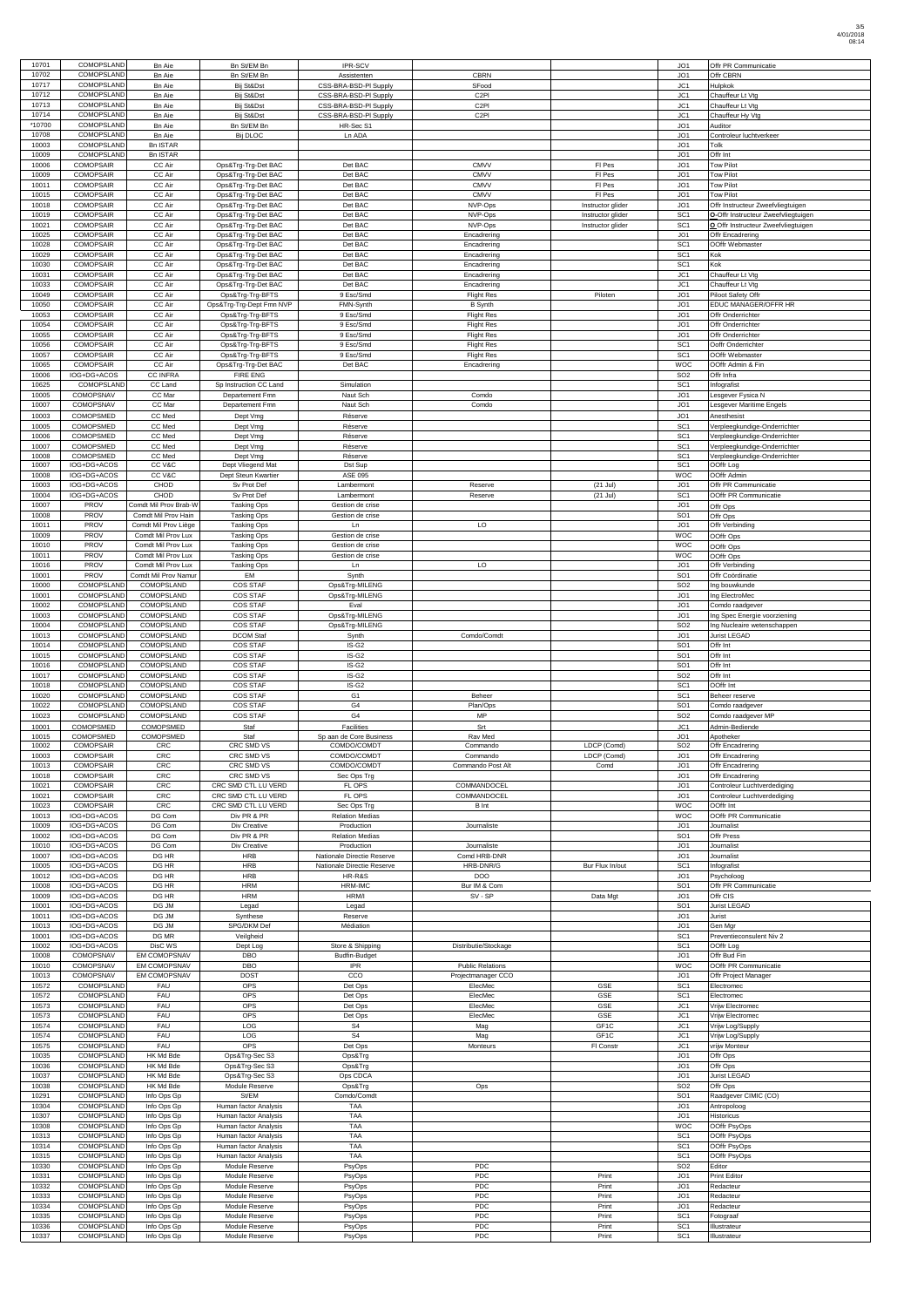| 10340                            | <b>COMOPSLAND</b> | Info Ops Gp           | Module Reserve        | PsyOps                   | <b>PDC</b>                 | Audio                      | SC <sub>1</sub> | Radio Editor                        |
|----------------------------------|-------------------|-----------------------|-----------------------|--------------------------|----------------------------|----------------------------|-----------------|-------------------------------------|
| 10341                            | COMOPSLAND        | Info Ops Gp           | Module Reserve        | PsyOps                   | <b>PDC</b>                 | Audio                      | SC <sub>1</sub> | Radio Editor                        |
| 10343                            | COMOPSLAND        | Info Ops Gp           | Module Reserve        | PsyOps                   | <b>PDC</b>                 | Audio                      | SC <sub>1</sub> | Radio Technicus                     |
|                                  |                   |                       |                       |                          |                            |                            |                 |                                     |
| 10345                            | COMOPSLAND        | Info Ops Gp           | Module Reserve        | PsyOps                   | <b>PDC</b>                 | Audio-visual               | SC <sub>1</sub> | Geluidsman                          |
| 10348                            | COMOPSLAND        | Info Ops Gp           | Module Reserve        | PsyOps                   | <b>PDC</b>                 | Internet                   | JO <sub>1</sub> | Offr Webmaster                      |
|                                  |                   |                       |                       |                          |                            |                            |                 |                                     |
| 10349                            | COMOPSLAND        | Info Ops Gp           | Module Reserve        | <b>CIMIC</b>             | Civ Adm                    | Commando                   | SO <sub>1</sub> | Offr Functionele Specialist (CIMIC) |
| 10352                            | COMOPSLAND        | Info Ops Gp           | Module Reserve        | <b>CIMIC</b>             | Civ Adm                    | <b>Economic Affairs</b>    | JO <sub>1</sub> | Offr Functionele Specialist (CIMIC) |
| 10357                            | COMOPSLAND        | Info Ops Gp           | Module Reserve        | <b>CIMIC</b>             | Civ Adm                    | Social Affairs             | JO <sub>1</sub> | Offr Functionele Specialist (CIMIC) |
|                                  |                   |                       |                       |                          |                            |                            |                 |                                     |
| 10361                            | COMOPSLAND        | Info Ops Gp           | Module Reserve        | <b>CIMIC</b>             | Civ Adm                    | <b>CEP</b>                 | JO <sub>1</sub> | Offr Functionele Specialist (CIMIC) |
| 10377                            | COMOPSLAND        | Info Ops Gp           | Module Reserve        | <b>CIMIC</b>             | Civ Infra                  | Air Transportation         | JO <sub>1</sub> | Luchthaven specialist               |
|                                  |                   |                       |                       |                          |                            |                            |                 |                                     |
| 10383                            | COMOPSLAND        | Info Ops Gp           | Module Reserve        | <b>CIMIC</b>             | Civ Infra                  | Works                      | JO <sub>1</sub> | Offr Functionele Specialist (CIMIC) |
| 10384                            | COMOPSLAND        | Info Ops Gp           | Module Reserve        | <b>CIMIC</b>             | Civ Infra                  | Works                      | JO <sub>1</sub> | Offr Functionele Specialist (CIMIC) |
| 10385                            | COMOPSLAND        | Info Ops Gp           | Module Reserve        | <b>CIMIC</b>             | Civ Infra                  | Works                      | JO <sub>1</sub> | Offr Functionele Specialist (CIMIC) |
|                                  |                   |                       |                       |                          |                            |                            |                 |                                     |
| 10386                            | COMOPSLAND        | Info Ops Gp           | Module Reserve        | <b>CIMIC</b>             | Civ Infra                  | Works                      | JO <sub>1</sub> | Offr Functionele Specialist (CIMIC) |
| 10387                            | COMOPSLAND        | Info Ops Gp           | Module Reserve        | <b>CIMIC</b>             | Civ Infra                  | Utilities                  | JO <sub>1</sub> | Offr Functionele Specialist (CIMIC) |
|                                  |                   |                       |                       |                          |                            |                            |                 |                                     |
| 10388                            | COMOPSLAND        | Info Ops Gp           | Module Reserve        | <b>CIMIC</b>             | Civ Infra                  | Utilities                  | JO <sub>1</sub> | Offr Functionele Specialist (CIMIC) |
| 10390                            | <b>COMOPSLAND</b> | Info Ops Gp           | Module Reserve        | <b>CIMIC</b>             | Civ Infra                  | Utilities                  | JO <sub>1</sub> | Offr Functionele Specialist (CIMIC) |
| 10394                            | COMOPSLAND        | Info Ops Gp           | Module Reserve        | <b>CIMIC</b>             | Civ Infra                  | Utilities                  | JO <sub>1</sub> | Offr Functionele Specialist (CIMIC) |
|                                  |                   |                       |                       |                          |                            |                            |                 |                                     |
| 10395                            | COMOPSLAND        | Info Ops Gp           | Module Reserve        | <b>CIMIC</b>             | Civ Infra                  | Utilities                  | JO <sub>1</sub> | Offr Functionele Specialist (CIMIC) |
| 10396                            | COMOPSLAND        | Info Ops Gp           | Module Reserve        | <b>CIMIC</b>             | Civ Infra                  | <b>Utilities</b>           | JO <sub>1</sub> | Offr Functionele Specialist (CIMIC) |
|                                  |                   |                       |                       | <b>TAA</b>               |                            |                            |                 |                                     |
| 10300                            | COMOPSLAND        | Info Ops Gp           | Human factor Analysis |                          |                            |                            | JO <sub>1</sub> | Psycholoog                          |
| 10305                            | COMOPSLAND        | Info Ops Gp           | Human factor Analysis | <b>TAA</b>               |                            |                            | JO <sub>1</sub> | Antropoloog                         |
| 10403                            | <b>COMOPSLAND</b> | Info Ops Gp           | Module Reserve        | <b>CIMIC</b>             | <b>Cult Affairs</b>        | Social Affairs             | JO <sub>1</sub> | Offr Functionele Specialist (CIMIC) |
|                                  |                   |                       |                       |                          |                            |                            |                 |                                     |
| 10404                            | COMOPSLAND        | Info Ops Gp           | Module Reserve        | <b>CIMIC</b>             | <b>Cult Affairs</b>        | Sports                     | JO <sub>1</sub> | Offr Functionele Specialist (CIMIC) |
| 10405                            | COMOPSLAND        | Info Ops Gp           | Module Reserve        | <b>CIMIC</b>             | <b>Cult Affairs</b>        | Jurist                     | JO <sub>1</sub> | Jurist                              |
|                                  |                   |                       |                       |                          |                            |                            |                 |                                     |
| 10319                            | COMOPSLAND        | Info Ops Gp           | Human factor Analysis | Media Analysis           |                            |                            | JO <sub>1</sub> | Vertaler - Arabic                   |
| 10320                            | COMOPSLAND        | Info Ops Gp           | Human factor Analysis | Media Analysis           |                            |                            | JO <sub>1</sub> | Vertaler - SerboCroate/Russian      |
| 10372                            | COMOPSLAND        | Info Ops Gp           | Module Reserve        | <b>CIMIC</b>             | Civ Infra                  | Land Transportation        | JO <sub>1</sub> | _andmeter                           |
|                                  |                   |                       |                       |                          |                            |                            |                 |                                     |
| 10373                            | COMOPSLAND        | Info Ops Gp           | Module Reserve        | <b>CIMIC</b>             | Civ Infra                  | <b>Land Transportation</b> | JO <sub>1</sub> | ng bouwkunde                        |
| 10379                            | COMOPSLAND        | Info Ops Gp           | Module Reserve        | <b>CIMIC</b>             | Civ Infra                  | Inland Waterways           | JO <sub>1</sub> | ng Waterbouwkunde                   |
|                                  |                   |                       |                       |                          |                            |                            |                 |                                     |
| 10382                            | COMOPSLAND        | Info Ops Gp           | Module Reserve        | <b>CIMIC</b>             | Civ Infra                  | Works                      | JO <sub>1</sub> | Milieuconsulent Niv A               |
| 10397                            | COMOPSLAND        | Info Ops Gp           | Module Reserve        | <b>CIMIC</b>             | <b>Cult Affairs</b>        | Team Leader                | SO <sub>2</sub> | Architect                           |
| 10399                            | COMOPSLAND        | Info Ops Gp           | Module Reserve        | <b>CIMIC</b>             | <b>Cult Affairs</b>        | Monumenten                 | JO <sub>1</sub> | Archeoloog                          |
|                                  |                   |                       |                       |                          |                            |                            |                 |                                     |
| 10400                            | COMOPSLAND        | Info Ops Gp           | Module Reserve        | <b>CIMIC</b>             | <b>Cult Affairs</b>        | Monumenten                 | JO <sub>1</sub> | Archeoloog                          |
| 10401                            | COMOPSLAND        | Info Ops Gp           | Module Reserve        | <b>CIMIC</b>             | <b>Cult Affairs</b>        | Archiven                   | JO <sub>1</sub> | Archivaris                          |
|                                  | COMOPSLAND        |                       |                       | <b>CIMIC</b>             |                            |                            | JO <sub>1</sub> |                                     |
| 10402                            |                   | Info Ops Gp           | Module Reserve        |                          | <b>Cult Affairs</b>        | Archiven                   |                 | Archivaris                          |
| 10001                            | <b>VORMING</b>    | <b>IVS</b>            | Dept Instructie       | Ass Chef Dept Instructie |                            |                            | SO <sub>1</sub> | Offr Onderrichter Int               |
| 10612                            | COMOPSLAND        | Kamp BEVERLO          | Bn St/EM Bn           | Ops&Trg-Sec S3           |                            |                            | SC <sub>1</sub> | Brandadviseur                       |
|                                  |                   |                       |                       |                          |                            |                            |                 |                                     |
| 10005                            | <b>VORMING</b>    | KHID                  | Comd KHID             |                          |                            |                            | <b>SO</b>       | Offr strategisch adviseur           |
| 10006                            | <b>VORMING</b>    | KHID                  | Dept WTOD             | <b>WTOD</b>              |                            |                            | <b>SO</b>       | Offr Projectmanager                 |
| 10007                            | <b>VORMING</b>    | KHID                  | Dept WTOD             | <b>WTOD</b>              |                            |                            | SO              | Synthese Offr                       |
|                                  |                   |                       |                       |                          |                            |                            |                 |                                     |
| 10008                            | <b>VORMING</b>    | KHID                  | Dept EC               | EC                       |                            |                            | SC <sub>1</sub> | CIS Ooffr Tech                      |
| 10009                            | <b>VORMING</b>    | KHID                  | Dept EC               | EC                       |                            |                            | SC <sub>1</sub> | CIS Ooffr - communicatie            |
|                                  |                   |                       |                       |                          |                            |                            |                 |                                     |
| 10003                            | IOG+DG+ACOS       | <b>KLM</b>            | Res Pers              |                          |                            |                            | SO <sub>2</sub> | Offr Projectmanager                 |
| 10004                            | IOG+DG+ACOS       | <b>KLM</b>            | <b>Res Pers</b>       |                          |                            |                            | SO <sub>2</sub> | Offr Projectmanager                 |
| 10005                            | IOG+DG+ACOS       | <b>KLM</b>            | <b>Res Pers</b>       |                          |                            |                            | JO <sub>1</sub> | Offr Projectmanager                 |
|                                  |                   |                       |                       |                          |                            |                            |                 |                                     |
| 10007                            | IOG+DG+ACOS       | <b>KLM</b>            | <b>Res Pers</b>       |                          |                            |                            | JO <sub>1</sub> | Offr Projectmanager                 |
| 10008                            | IOG+DG+ACOS       | <b>KLM</b>            | <b>Res Pers</b>       |                          |                            |                            | JO <sub>1</sub> | Offr Projectmanager                 |
|                                  |                   |                       |                       |                          |                            |                            |                 |                                     |
| 10009                            | IOG+DG+ACOS       | <b>KLM</b>            | Res Pers              |                          |                            |                            | SC <sub>1</sub> | OOffr Projectmanager                |
| 10010                            | IOG+DG+ACOS       | <b>KLM</b>            | Res Pers              |                          |                            |                            | SC <sub>1</sub> | OOffr Projectmanager                |
|                                  | IOG+DG+ACOS       | <b>KLM</b>            |                       |                          |                            |                            | SC <sub>1</sub> |                                     |
| 10011                            |                   |                       | Res Pers              |                          |                            |                            |                 | OOffr Projectmanager                |
| 10000                            | <b>VORMING</b>    | <b>KMS</b>            | Def Col               | Dept Fmn                 | <b>TCC</b>                 |                            | JO <sub>1</sub> | Pedagoog                            |
| 10000                            | <b>VORMING</b>    | <b>KMS</b>            | Def Col               | Dept Fmn                 | <b>TCC</b>                 |                            | JO <sub>1</sub> | Pedagoog                            |
|                                  |                   |                       |                       |                          |                            |                            |                 |                                     |
| 10000                            | <b>VORMING</b>    | <b>KMS</b>            | Def Col               | Dept Fmn                 | <b>TCC</b>                 |                            | JO <sub>1</sub> | Pedagoog                            |
| 10000                            | <b>VORMING</b>    | <b>KMS</b>            | Def Col               | Dept Fmn                 | <b>TCC</b>                 |                            | JO <sub>1</sub> | Pedagoog                            |
| 10004                            | <b>VORMING</b>    | <b>KMS</b>            | Def Col               | Dept Ops                 | DAir                       | Reservist                  | SO <sub>1</sub> | Offr Ops                            |
|                                  |                   |                       |                       |                          |                            |                            |                 |                                     |
| 10005                            | <b>VORMING</b>    | <b>KMS</b>            | <b>DEAO</b>           | <b>DEML</b>              | LEAD                       |                            | JO <sub>1</sub> | Offr Communicatie                   |
| 10007                            | <b>VORMING</b>    | <b>KMS</b>            | <b>UBDef</b>          | Bibliotheek              |                            |                            | JO <sub>1</sub> | Archivaris                          |
|                                  |                   |                       |                       |                          |                            |                            |                 |                                     |
| 10008                            | <b>VORMING</b>    | <b>KMS</b>            | <b>UBDef</b>          | <b>Bibliotheek</b>       |                            |                            | JO <sub>1</sub> | Offr Admin                          |
| 10009                            | <b>VORMING</b>    | <b>KMS</b>            | <b>UBDef</b>          | Bibliotheek              |                            |                            | JO <sub>1</sub> | Offr Communicatie                   |
| 10010                            | <b>VORMING</b>    | <b>KMS</b>            | <b>UBDef</b>          | Bibliotheek              |                            |                            | SC <sub>1</sub> | <b>Assistent Bibliothecaris</b>     |
|                                  |                   |                       |                       |                          |                            |                            |                 |                                     |
| 10010                            | <b>VORMING</b>    | <b>KMS</b>            | <b>UBDef</b>          | Bibliotheek              |                            |                            | SC <sub>1</sub> | Assistent Bibliothecaris            |
| 10002                            | IOG+DG+ACOS       | KMuz Kapel Def        | MusRG                 | Pupitre Bois             | Musicien                   |                            | SC <sub>1</sub> | Muziekant                           |
| 10002                            | IOG+DG+ACOS       | KMuz Kapel Def        | MusRG                 | <b>Pupitre Bois</b>      | Musicien                   |                            | SC <sub>1</sub> | Muziekant                           |
|                                  |                   |                       |                       |                          |                            |                            |                 |                                     |
| 10003                            | IOG+DG+ACOS       | KMuz Kapel Def        | MusRG                 | <b>Pupitre Cuivres</b>   | Musicien                   |                            | SC <sub>1</sub> | Muziekant                           |
| 10003                            | IOG+DG+ACOS       | KMuz Kapel Def        | MusRG                 | <b>Pupitre Cuivres</b>   | Musicien                   |                            | SC <sub>1</sub> | Muziekant                           |
|                                  |                   | KMuz Kapel Def        |                       |                          |                            |                            |                 |                                     |
| 10004                            | IOG+DG+ACOS       |                       | MusRG                 | <b>Corps Trompettes</b>  | Trompette cavalerie        |                            | SC <sub>1</sub> | Muziekant                           |
| 10005                            | IOG+DG+ACOS       | KMuz Kapel Def        | MusRfaé               | <b>Pupitre Bois</b>      | Musicien                   |                            | SC <sub>1</sub> | Muziekant                           |
| 10006                            | IOG+DG+ACOS       | KMuz Kapel Def        | MusRfaé               | <b>Pupitre Cuivres</b>   | Musicien                   |                            | SC <sub>1</sub> | Muziekant                           |
|                                  |                   |                       |                       |                          |                            |                            |                 |                                     |
| 10007                            | IOG+DG+ACOS       | KMuz Kapel Def        | MusRMar               | <b>Pupitre Bois</b>      | Musicien                   |                            | SC <sub>1</sub> | Muziekant                           |
| 10008                            | IOG+DG+ACOS       | KMuz Kapel Def        | MusRMar               | Pupitre Bois             | Musicien                   |                            | SC <sub>1</sub> | Muziekant                           |
| 10009                            | IOG+DG+ACOS       | <b>KMuz Kapel Def</b> | MusRMar               | <b>Pupitre Cuivres</b>   | Musicien                   |                            | SC <sub>1</sub> | Muziekant                           |
|                                  |                   |                       |                       |                          |                            |                            |                 |                                     |
| 10010                            | IOG+DG+ACOS       | <b>KMuz Kapel Def</b> | MusRMar               | <b>Pupitre Cuivres</b>   | Musicien                   |                            | SC <sub>1</sub> | Muziekant                           |
| 10008                            | <b>VORMING</b>    | <b>KSOO</b>           | FMN-DMV               | Instructie DMV           | Cie Leerlingen F Instr DMV |                            | SC <sub>1</sub> | OOffr Onderrichter                  |
|                                  |                   |                       |                       |                          |                            |                            |                 |                                     |
| 10008                            | <b>VORMING</b>    | <b>KSOO</b>           | FMN-DMV               | Instructie DMV           | Cie Leerlingen F Instr DMV |                            | SC <sub>1</sub> | OOffr Onderrichter                  |
| 10008                            | <b>VORMING</b>    | <b>KSOO</b>           | FMN-DMV               | Instructie DMV           | Cie Leerlingen F Instr DMV |                            | SC <sub>1</sub> | OOffr Onderrichter                  |
| 10011                            | <b>VORMING</b>    | <b>KSOO</b>           | FMN-DMV               | Instructie DMV           | Cie Leerlingen N Instr DMV |                            | SC <sub>1</sub> | OOffr Onderrichter                  |
|                                  |                   |                       |                       |                          |                            |                            |                 |                                     |
| 10011                            | <b>VORMING</b>    | <b>KSOO</b>           | FMN-DMV               | Instructie DMV           | Cie Leerlingen N Instr DMV |                            | SC <sub>1</sub> | OOffr Onderrichter                  |
| 10012                            | <b>VORMING</b>    | <b>KSOO</b>           | DEPT-DVV              | Instructie DVV           | Cel instructie N           | Pool Instruct N            | SC <sub>1</sub> | OOffr Onderrichter                  |
|                                  |                   |                       |                       |                          |                            |                            |                 |                                     |
| 10229                            | COMOPSLAND        | Lt Bn 12/13 Li        | Bn St/EM Bn           | <b>IRP ISC</b>           |                            |                            | SC <sub>1</sub> | Ooff Pr Mgr                         |
| 10151                            | COMOPSLAND        | Md Bn 1C/1Gr          | Module Reserve        | IS                       |                            |                            | JO <sub>1</sub> | Offr Int                            |
|                                  | COMOPSLAND        |                       |                       |                          |                            |                            |                 |                                     |
| 10154                            |                   | Md Bn 1C/1Gr          | Module Reserve        | Ops&Trg                  | Ln                         |                            | SC <sub>1</sub> | OOffr Verbinding                    |
| 10155                            | COMOPSLAND        | Md Bn 1C/1Gr          | Module Reserve        | Ops&Trg                  | Ln                         |                            | SC <sub>1</sub> | OOffr Verbinding                    |
| 10157                            | COMOPSLAND        | Md Bn 1C/1Gr          | Module Reserve        | Ops&Trg                  | Force Pool                 |                            | SC <sub>1</sub> | OOffr Veiligheidscoördinator        |
|                                  |                   |                       |                       |                          |                            |                            |                 |                                     |
| 10158                            | COMOPSLAND        | Md Bn 1C/1Gr          | Module Reserve        | Ops&Trg                  | Force Pool                 |                            | SC <sub>1</sub> | OOffr Veiligheidscoördinator        |
| 10160                            | COMOPSLAND        | Md Bn 1C/1Gr          | Module Reserve        | Ops&Trg                  | Force Pool                 |                            | JC1             | Veiligheidsagent                    |
| 10162                            | COMOPSLAND        | Md Bn 1C/1Gr          |                       |                          | Force Pool                 |                            | JC1             | Veiligheidsagent                    |
|                                  |                   |                       | Module Reserve        | Ops&Trg                  |                            |                            |                 |                                     |
|                                  |                   |                       |                       | Ops&Trg                  | Force Pool                 |                            | JC1             | Veiligheidsagent                    |
|                                  | COMOPSLAND        | Md Bn 1C/1Gr          | Module Reserve        |                          |                            |                            |                 |                                     |
|                                  |                   |                       |                       |                          |                            |                            |                 |                                     |
|                                  | COMOPSLAND        | Md Bn 1C/1Gr          | Module Reserve        | Ops&Trg                  | Force Pool                 |                            | JC1             | Chauffeur Hy Vtg                    |
|                                  | COMOPSLAND        | Md Bn Bvr/5 Li        | Moduel Reserve        | Ops&Trg                  | Ln                         |                            | JO <sub>1</sub> | Offr Verbinding                     |
| 10164<br>10166<br>10121<br>10122 | COMOPSLAND        | Md Bn Bvr/5 Li        | Moduel Reserve        | Ops&Trg                  | Ln                         |                            | SC <sub>1</sub> | OOffr Verbinding                    |

| 10207 | COMOPSLAND       | Md Bn ChA   | Module Reserve    | <b>MR</b>                 |                          |         | JC1             | Chauffeur Hy Vtg           |
|-------|------------------|-------------|-------------------|---------------------------|--------------------------|---------|-----------------|----------------------------|
| 10010 | <b>COMOPSMED</b> | <b>MHKA</b> | Medische Directie | Dept Hospitalisatie       | Brandwondencentrum [BWC] | Réserve | SC <sub>1</sub> | Verpleeakundiae            |
| 10020 | <b>COMOPSMED</b> | <b>MHKA</b> | Medische Directie | Dept Hospitalisatie       | OK / Anesthesie          | Réserve | JO <sub>1</sub> | Anesthesist                |
| 10021 | <b>COMOPSMED</b> | <b>MHKA</b> | Medische Directie | Dept Hospitalisatie       | OK / Anesthesie          | Réserve | JO <sub>1</sub> | Anesthesist                |
| 10022 | <b>COMOPSMED</b> | <b>MHKA</b> | Medische Directie | Dept Hospitalisatie       | OK / Anesthesie          | Réserve | JO <sub>1</sub> | Anesthesist                |
| 10025 | <b>COMOPSMED</b> | <b>MHKA</b> | Medische Directie | Dept Hospitalisatie       | OK / Anesthesie          | Réserve | JO <sub>1</sub> | Anesthesist                |
| 10031 | <b>COMOPSMED</b> | <b>MHKA</b> | Medische Directie | <b>Interventie Dienst</b> | MUG/SMUR                 | Réserve |                 | Intensivist                |
| 10035 | COMOPSMED        | <b>MHKA</b> | Medische Directie | <b>Interventie Dienst</b> | Sec Amb                  | Réserve | SC <sub>1</sub> | Ambulancier                |
| 10041 | <b>COMOPSMED</b> | <b>MHKA</b> | Medische Directie | Medico-Tech Sp            | LABO                     | Réserve | JO <sub>1</sub> | Apotheker klinisch Bioloog |
| 10043 | <b>COMOPSMED</b> | <b>MHKA</b> | Medische Directie | Medico-Tech Sp            | <b>LABO</b>              | Réserve | JO <sub>1</sub> | Apotheker klinisch Bioloog |
| 10044 | <b>COMOPSMED</b> | <b>MHKA</b> | Medische Directie | Medico-Tech Sp            | <b>LABO</b>              | Réserve | JO <sub>1</sub> | Apotheker klinisch Bioloog |
| 10045 | <b>COMOPSMED</b> | <b>MHKA</b> | Medische Directie | Medico-Tech Sp            | LABO                     | Réserve | SC <sub>1</sub> | Laborant                   |
| 10045 | <b>COMOPSMED</b> | <b>MHKA</b> | Medische Directie | Medico-Tech Sp            | LABO                     | Réserve | SC <sub>1</sub> | Laborant                   |
| 10045 | <b>COMOPSMED</b> | <b>MHKA</b> | Medische Directie | Medico-Tech Sp            | <b>LABO</b>              | Réserve | SC <sub>1</sub> | Laborant                   |
| 10055 | <b>COMOPSMED</b> | <b>MHKA</b> | Medische Directie | Medico-Tech Sp            | Vet / Hva                | Réserve | JO <sub>1</sub> | <b>Dierenarts</b>          |
| 10069 | <b>COMOPSMED</b> | <b>MHKA</b> | Medische Directie | Medico-Tech Sp            | Med Beeldvorming         | Réserve | JO <sub>1</sub> | Radioloog                  |
| 10069 | <b>COMOPSMED</b> | <b>MHKA</b> | Medische Directie | Medico-Tech Sp            | Med Beeldvorming         | Réserve | JO <sub>1</sub> | Radioloog                  |
| 10069 | <b>COMOPSMED</b> | <b>MHKA</b> | Medische Directie | Medico-Tech Sp            | Med Beeldvorming         | Réserve | JO <sub>1</sub> | Radioloog                  |
| 10070 | <b>COMOPSMED</b> | <b>MHKA</b> | Medische Directie | Medico-Tech Sp            | Med Beeldvorming         | Réserve | SC <sub>1</sub> | Opr Beeldvorming           |
| 10075 | <b>COMOPSMED</b> | <b>MHKA</b> | Medische Directie | Medisch Expertisecentrum  | Gespec EXPERTISE         | Réserve | JO <sub>1</sub> | Stomatoloog                |
| 10076 | <b>COMOPSMED</b> | <b>MHKA</b> | Medische Directie | Medisch Expertisecentrum  | <b>Gespec EXPERTISE</b>  | Réserve | JO <sub>1</sub> | Tandarts                   |
| 10076 | <b>COMOPSMED</b> | <b>MHKA</b> | Medische Directie | Medisch Expertisecentrum  | <b>Gespec EXPERTISE</b>  | Réserve | JO <sub>1</sub> | Tandarts                   |
| 10076 | <b>COMOPSMED</b> | <b>MHKA</b> | Medische Directie | Medisch Expertisecentrum  | <b>Gespec EXPERTISE</b>  | Réserve | JO <sub>1</sub> | Tandarts                   |
| 10077 | COMOPSMED        | <b>MHKA</b> | Medische Directie | Medisch Expertisecentrum  | <b>Gespec EXPERTISE</b>  | Réserve | SC <sub>1</sub> | Tandartsassistent          |
| 10077 | <b>COMOPSMED</b> | <b>MHKA</b> | Medische Directie | Medisch Expertisecentrum  | <b>Gespec EXPERTISE</b>  | Réserve | SC <sub>1</sub> | Tandartsassistent          |
| 10077 | <b>COMOPSMED</b> | <b>MHKA</b> | Medische Directie | Medisch Expertisecentrum  | <b>Gespec EXPERTISE</b>  | Réserve | SC <sub>1</sub> | Tandartsassistent          |